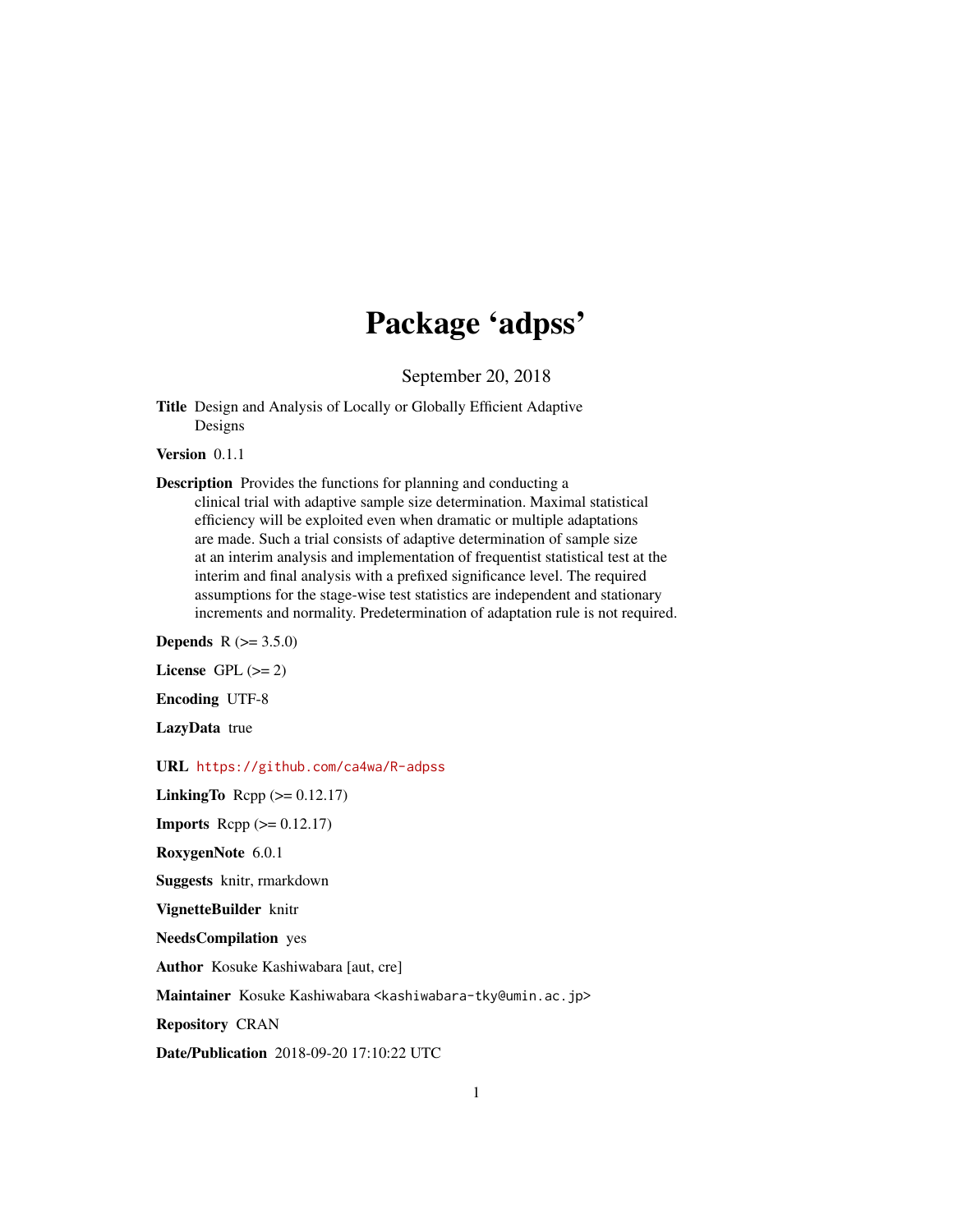### <span id="page-1-0"></span>R topics documented:

| Index |  |
|-------|--|
|       |  |
|       |  |
|       |  |
|       |  |
|       |  |
|       |  |

adpss-package *adpss: A package for design and analysis of a locally or globally efficient adaptive design involving adaptive sample size determination.*

#### Description

This package provides the functions for conducting a trial with adaptive sample size determination. Such a trial consists of adaptive determination of sample size at an interim analysis and implementation of frequentist statistical test of a prefixed significance level. The required assumptions for the stochastic process of the test statistics is Brownian motion. Predetermination of adaptation rule is not required, i.e., adaptations can be made with full flexibility.

<span id="page-1-1"></span>adaptive\_analysis\_norm\_global

*Analyze data according to a globally efficient adaptive design.*

#### **Description**

adaptive\_analysis\_norm\_global performs an globally efficient adaptive test, a Frequentist adaptive test with the specified significance level with full flexibility. Normality with known variance is assumed for the test statistic (more accurately, the test statistic is assumed to follow Brownian motion.) Null hypothesis is fixed at 0 without loss of generality. Exact p-value, median unbiased estimate and confidence limits proposed by Gao et al. (2013) can also be calculated. For detailed illustration, see vignette("adpss\_ex").

#### Usage

```
adaptive_analysis_norm_global(initial_test = 0, times = 0, stats = 0,
  costs = 0, final_analysis = TRUE, estimate = TRUE, ci\_coef = 0.95,
  tol\_est = 1e-08, input\_check = TRUE)
```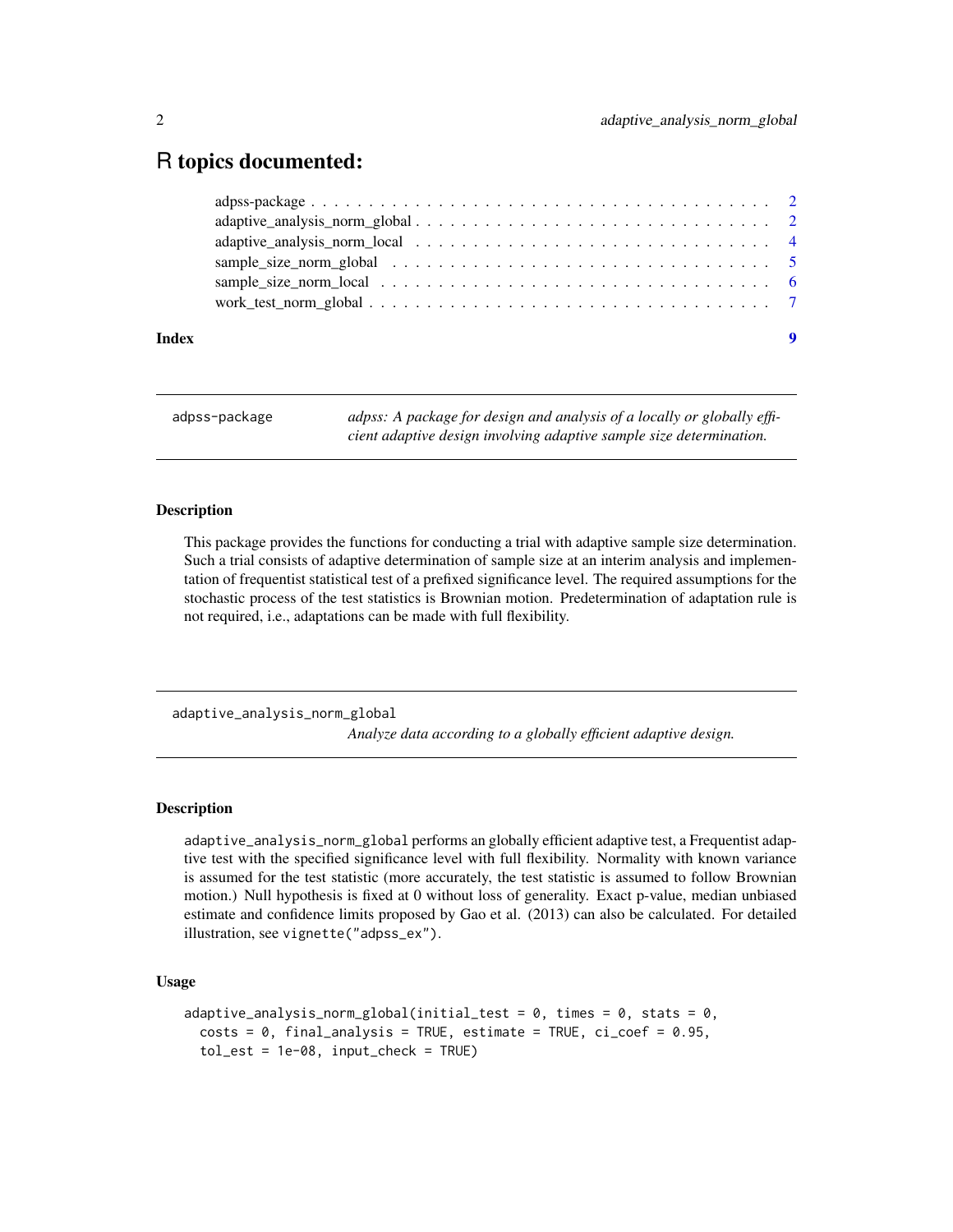#### <span id="page-2-0"></span>Arguments

| initial_test | Designate the initial working test generated by work_test_norm_global func-<br>tion.                                                                                                                                                                                              |
|--------------|-----------------------------------------------------------------------------------------------------------------------------------------------------------------------------------------------------------------------------------------------------------------------------------|
| times        | The sequence of times (sample size or information level) at which analyses were<br>conducted.                                                                                                                                                                                     |
| stats        | The sequence of test statistics.                                                                                                                                                                                                                                                  |
| costs        | The sequence of loss required to construct working tests. Specification is op-<br>tional. Partial specification is allowed, in which non-specification may be repre-<br>sented by 0.                                                                                              |
|              | final analysis If TRUE, the result input will be regarded as complete (no more data will be<br>obtained) and the significance level will be exhausted. If FALSE, the current<br>analysis will be regarded as an interim analysis and the significance level will<br>be preserved. |
| estimate     | If TRUE, p-value, median unbiased estimator and upper and lower confidence<br>limits will be calculated.                                                                                                                                                                          |
| $ci\_coef$   | The confidence coefficient. Default is 0.95.                                                                                                                                                                                                                                      |
| tol_est      | The precision of the calculated results.                                                                                                                                                                                                                                          |
| input_check  | Indicate whether or not the arguments input by user contain invalid values.                                                                                                                                                                                                       |

#### Value

It returns whether or not the result was statistically significant, a p-value and an exact confidence limits.

#### References

Kashiwabara, K., Matsuyama, Y. An efficient adaptive design approximating fixed sample size designs. In preparation. Gao, P., Liu, L., Mehta, C. (2013) Exact inference for adaptive group sequential designs. Stat Med 32: 3991-4005.

#### See Also

[work\\_test\\_norm\\_global](#page-6-1) and [sample\\_size\\_norm\\_global](#page-4-1).

#### Examples

```
# Construct an initial working test
# Note: cost_type_1_err will be automatically calculated when 0 is specified.
init_work_test <- work_test_norm_global(min_effect_size = -log(0.65), cost_type_1_err=1683.458)
```

```
# Sample size calculation
sample_size_norm_global(
 initial_test = init_work_test,
 effect_size = 11.11 / 20.02, # needs not be MLE
 time = 20.02,
 target\_power = 0.75,
 sample_size = TRUE
 )
```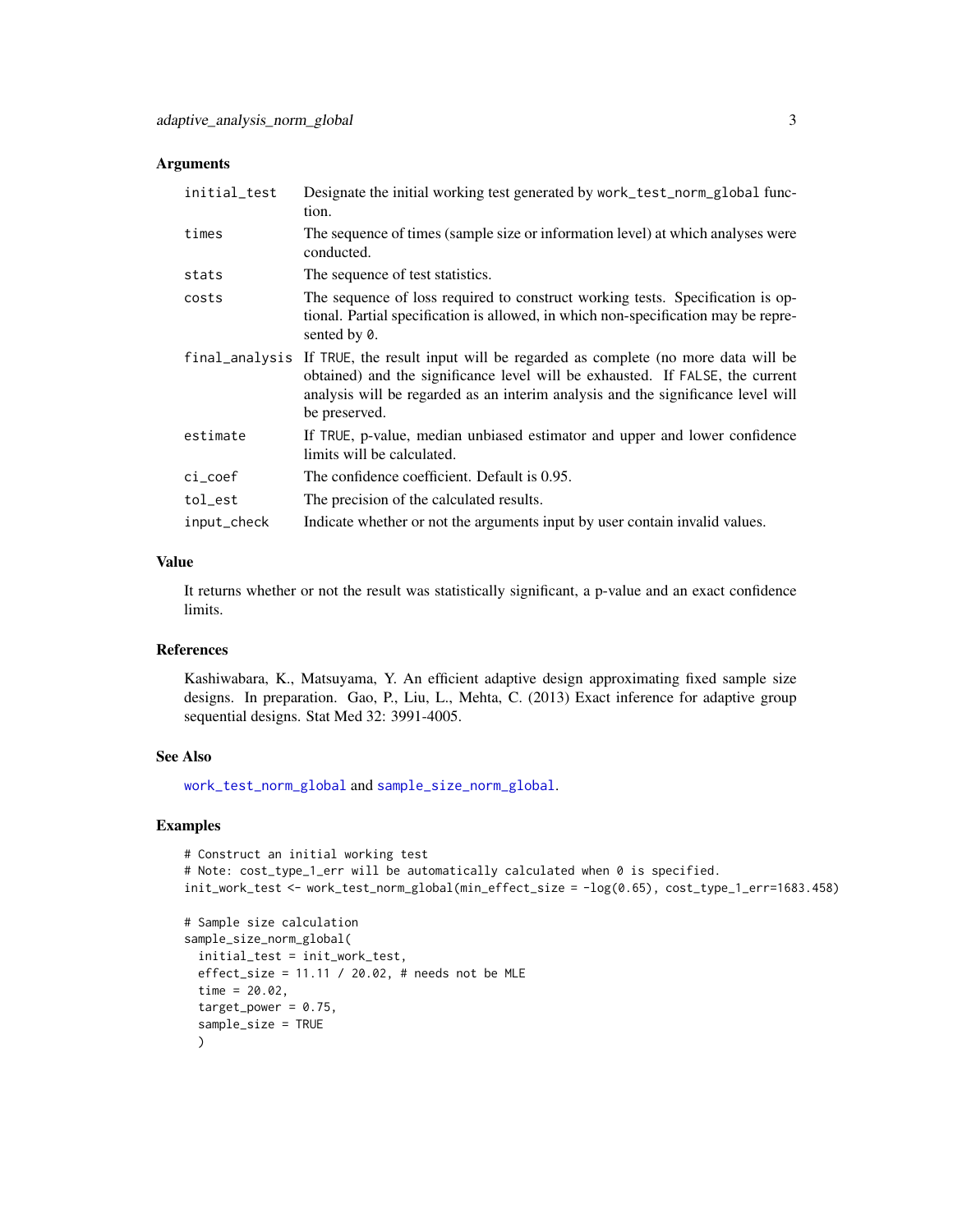<span id="page-3-1"></span><span id="page-3-0"></span>adaptive\_analysis\_norm\_local

*Analyze data according to a locally efficient adaptive design.*

#### Description

adaptive\_analysis\_norm\_local performs an locally efficient adaptive test, a Frequentist adaptive test with the specified significance level with full flexibility. Normality with known variance is assumed for the test statistic (more accurately, the test statistic is assumed to follow Brownian motion.) Null hypothesis is fixed at 0 without loss of generality. No procedure to calculate p-value or confidence intervals is employed. For detailed illustration, see vignette("adpss\_ex").

#### Usage

```
adaptive_analysis_norm_local(overall_sig_level = 0.025, min_effect_size = 1,
  times = 0, stats = 0, final_analysis = TRUE, estimate = FALSE,
  ci\_coef = 0.95, input\_check = TRUE)
```
#### Arguments

overall\_sig\_level

|                 | Overall significance level in $(0, 1)$ . Default is 0.025.                                                                                                                                                                                                                        |
|-----------------|-----------------------------------------------------------------------------------------------------------------------------------------------------------------------------------------------------------------------------------------------------------------------------------|
| min_effect_size |                                                                                                                                                                                                                                                                                   |
|                 | The minimum effect size. It should be positive. The working test will be con-<br>structed to have the power of 1 - work_beta for this effect size. Default is<br>1.                                                                                                               |
| times           | The sequence of times (sample size or information level) at which analyses were<br>conducted.                                                                                                                                                                                     |
| stats           | The sequence of test statistics.                                                                                                                                                                                                                                                  |
|                 | final analysis If TRUE, the result input will be regarded as complete (no more data will be<br>obtained) and the significance level will be exhausted. If FALSE, the current<br>analysis will be regarded as an interim analysis and the significance level will<br>be preserved. |
| estimate        | If TRUE, p-value, median unbiased estimator and upper and lower confidence<br>limits will be calculated.                                                                                                                                                                          |
| ci_coef         | The confidence coefficient. Default is 0.95.                                                                                                                                                                                                                                      |
| input_check     | Indicate whether or not the arguments input by user contain invalid values.                                                                                                                                                                                                       |

#### Value

List of results including the conditional Type I error probability.

#### References

Kashiwabara, K., Matsuyama, Y. An efficient adaptive design approximating fixed sample size designs. In preparation.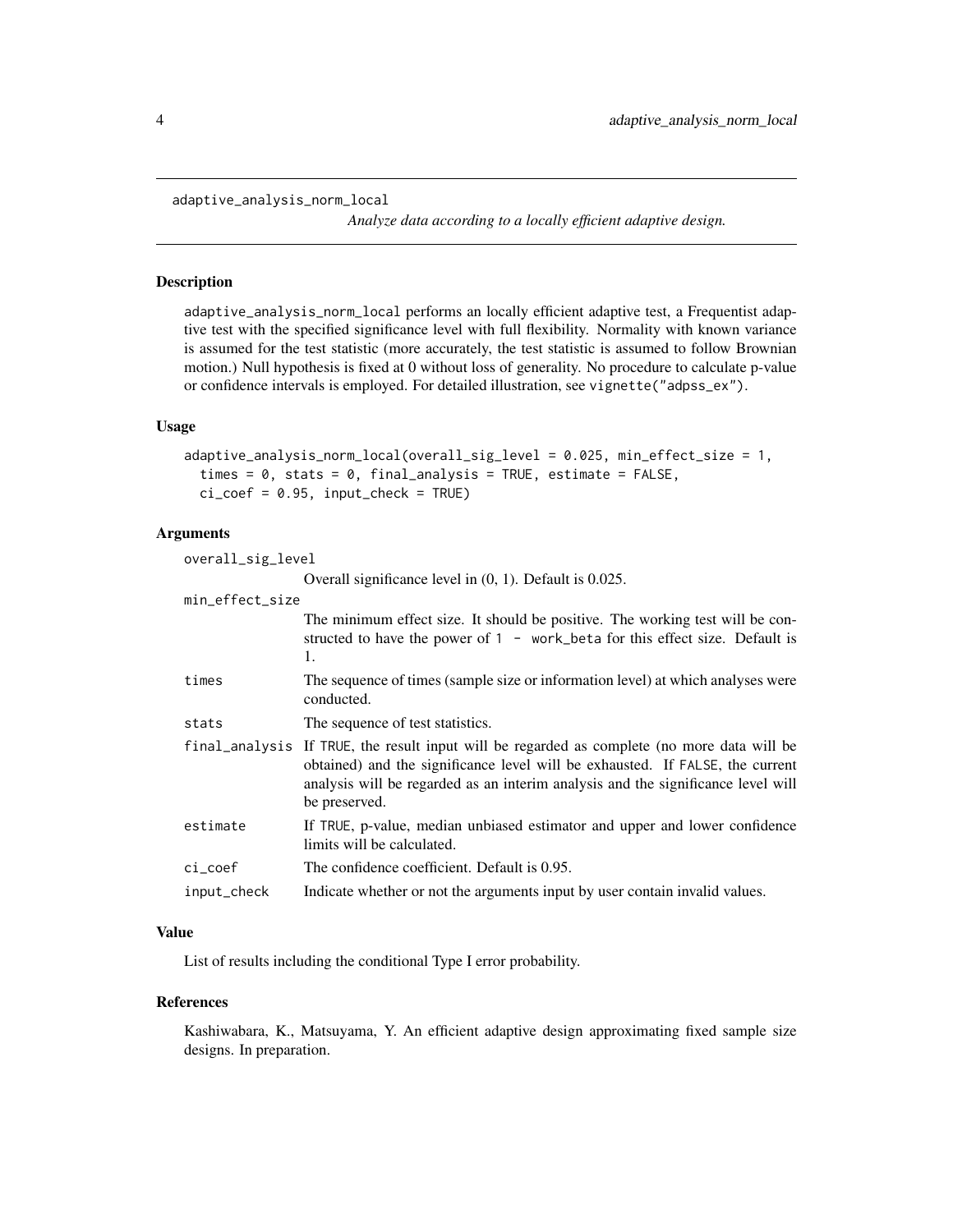<span id="page-4-0"></span>sample\_size\_norm\_global 5

#### See Also

[sample\\_size\\_norm\\_local](#page-5-1).

#### Examples

```
# Sample size calculation
sample_size_norm_local(
 overall_sig_level = 0.025,
 min\_effect\_size = -log(0.65),
 effect_size = 11.11 / 20.02, # needs not be MLE
 time = 20.02,
 target\_power = 0.75,
 sample_size = TRUE
 \lambda
```

```
sample_size_norm_global
```
*Calculate sample size or power for a globally efficient adaptive design.*

#### Description

sample\_size\_norm\_global calculates the power if the time of the final analysis is given and otherwise the sample size. The computed power for effect\_size is an approximate lower bound. Sample size is also calculated on the basis of the bound.

#### Usage

```
sample_size_norm_global(initial_test = 0, sample_size = TRUE,
 effect_size = 0, time = 0, target_power = 0.8, final_time = 0,
  tol_sample_size = 1e-05, input_check = TRUE)
```
#### Arguments

| initial_test    | Designate the initial working test generated by work_test_norm_global func-<br>tion.                                                                                                                                                                                                                     |
|-----------------|----------------------------------------------------------------------------------------------------------------------------------------------------------------------------------------------------------------------------------------------------------------------------------------------------------|
| sample_size     | If TRUE, the function will return the sample size required by the globally efficient<br>adaptive design to have the power of target_power. If FALSE, the function<br>will return the power when the final interim analysis and the final analysis are<br>conducted at time and final_time, respectively. |
| effect_size     | The effect size, on the basis of which the power or sample size calculation will<br>be performed. In globally efficient designs, any real value is allowed.                                                                                                                                              |
| time            | The time of the current analysis.                                                                                                                                                                                                                                                                        |
| target_power    | The power, on the basis of which the sample size calculation will be performed.                                                                                                                                                                                                                          |
| final_time      | The time of the final analysis.                                                                                                                                                                                                                                                                          |
| tol_sample_size |                                                                                                                                                                                                                                                                                                          |
|                 | The precision in calculation of the sample size.                                                                                                                                                                                                                                                         |
| input_check     | Indicate whether or not the arguments input by user contain invalid values.                                                                                                                                                                                                                              |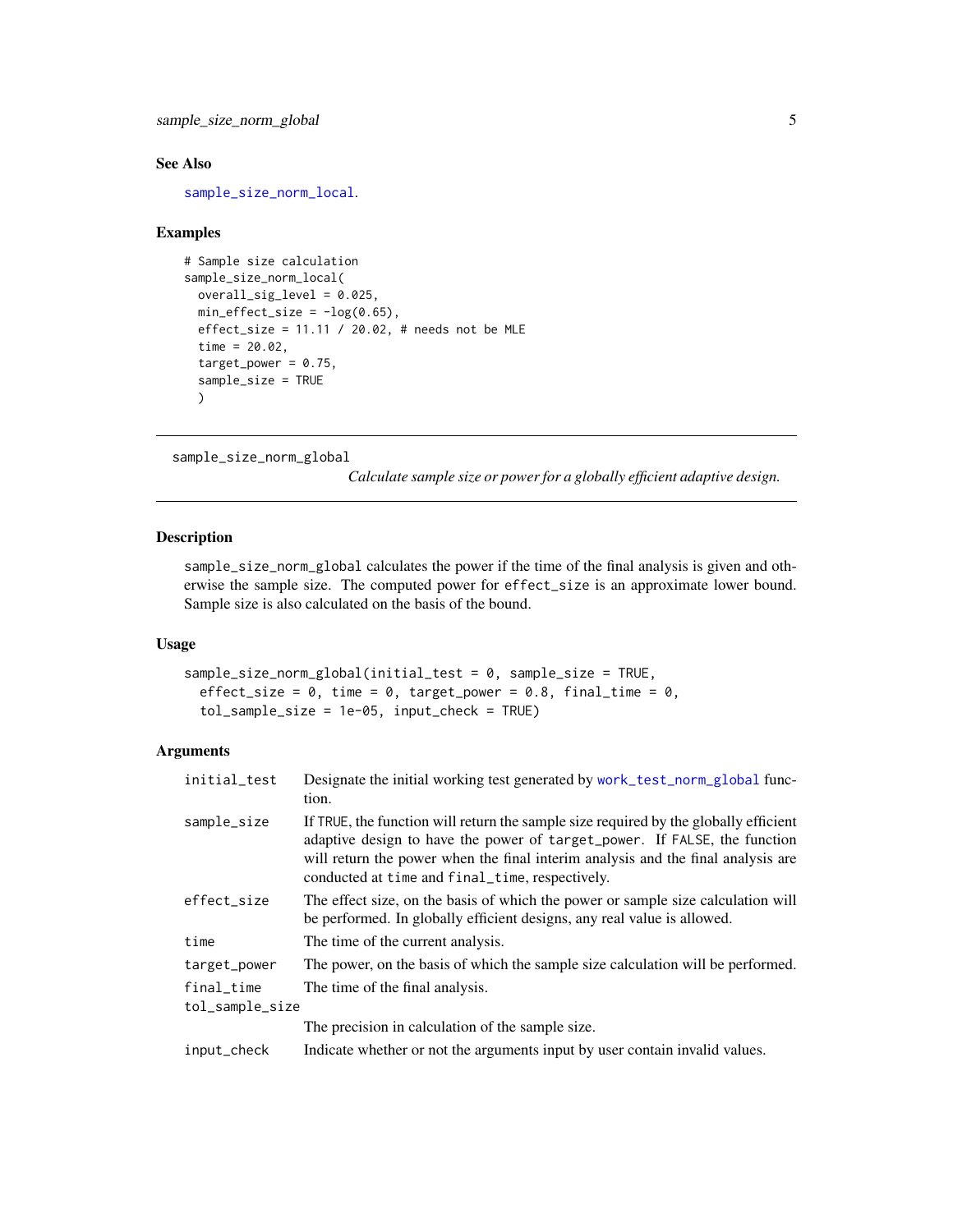#### <span id="page-5-0"></span>Value

It returns the sample size (when sample\_size = TRUE) or the power (when sample\_size = FALSE).

#### See Also

[adaptive\\_analysis\\_norm\\_global](#page-1-1) for example of this function.

<span id="page-5-1"></span>sample\_size\_norm\_local

*Calculate sample size or power for a locally efficient adaptive design.*

#### Description

sample\_size\_norm\_local calculates the power if the time of the final analysis is given and otherwise the sample size. The computed power for effect\_size is an approximate lower bound. Sample size is also calculated on the basis of the bound.

#### Usage

```
sample_size_norm_local(overall_sig_level = 0.025, min_effect_size = 1,
 sample_size = TRUE, effect_size = 1, time = 0, target_power = 0.8,
 final_time = 0, tol_sample_size = 1e-08, input_check = TRUE)
```
#### Arguments

| overall_sig_level |                                                                                                                                                                                                                                                                                                         |  |
|-------------------|---------------------------------------------------------------------------------------------------------------------------------------------------------------------------------------------------------------------------------------------------------------------------------------------------------|--|
|                   | Overall significance level in $(0, 1)$ . Default is 0.025.                                                                                                                                                                                                                                              |  |
| min_effect_size   |                                                                                                                                                                                                                                                                                                         |  |
|                   | The minimum effect size. It should be positive. The working test will be con-<br>structed to have the power of $1 -$ work_beta for this effect size. Default is<br>1.                                                                                                                                   |  |
| sample_size       | If TRUE, the function will return the sample size required by the locally efficient<br>adaptive design to have the power of target_power. If FALSE, the function<br>will return the power when the final interim analysis and the final analysis are<br>conducted at time and final_time, respectively. |  |
| effect_size       | The effect size, on the basis of which the power or sample size calculation will<br>be performed. In locally efficient adaptive designs, any real value no less than<br>min_effect_size / 2 is allowed.                                                                                                 |  |
| time              | The time of the current analysis.                                                                                                                                                                                                                                                                       |  |
| target_power      | The power, on the basis of which the sample size calculation will be performed.                                                                                                                                                                                                                         |  |
| final_time        | The time of the final analysis.                                                                                                                                                                                                                                                                         |  |
| tol_sample_size   |                                                                                                                                                                                                                                                                                                         |  |
|                   | The precision in calculation of the sample size.                                                                                                                                                                                                                                                        |  |
| input_check       | Indicate whether or not the arguments input by user contain invalid values.                                                                                                                                                                                                                             |  |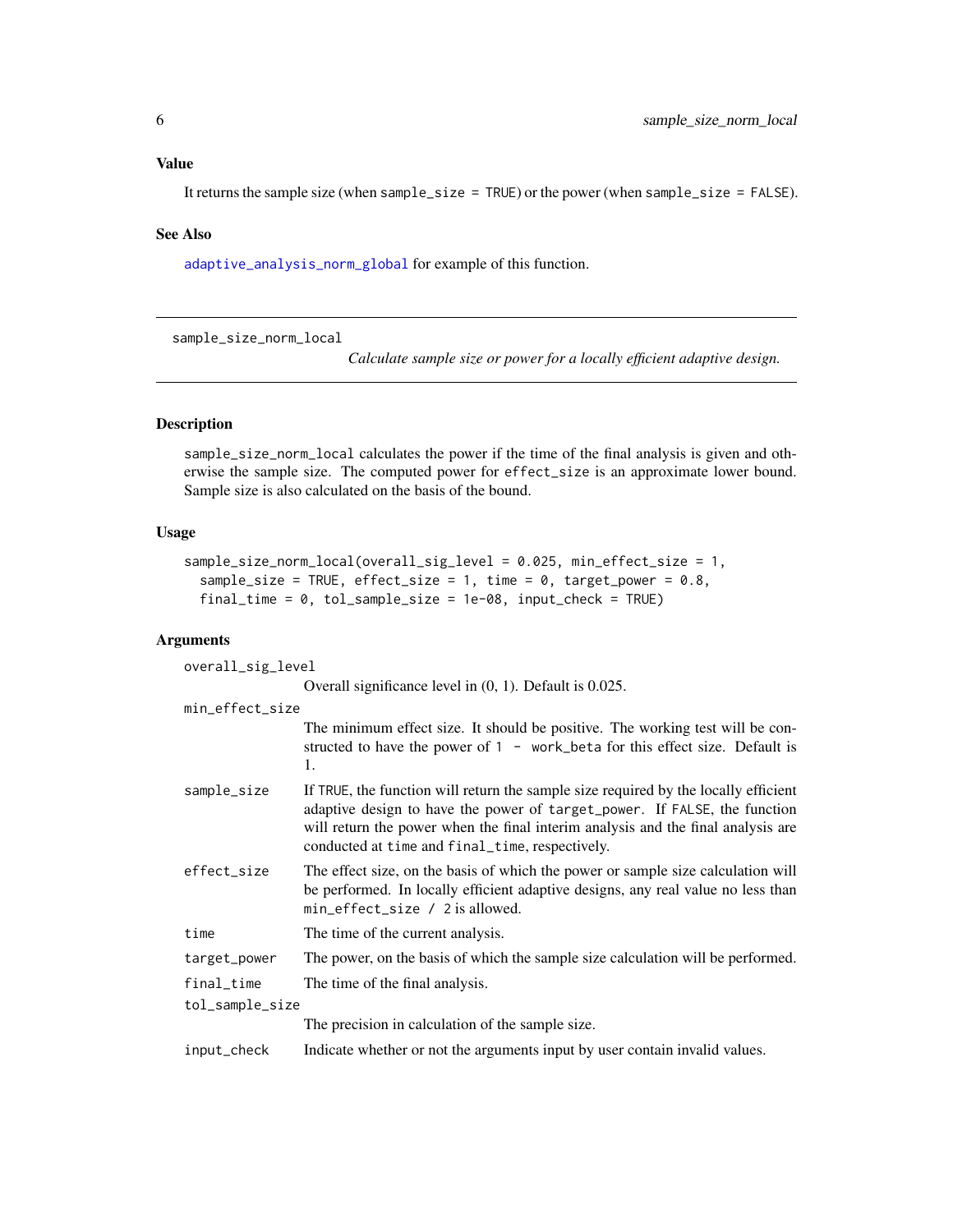#### <span id="page-6-0"></span>Value

It returns the sample size (when sample\_size = TRUE) or the power (when sample\_size = FALSE).

#### See Also

[adaptive\\_analysis\\_norm\\_local](#page-3-1) for example of this function.

<span id="page-6-1"></span>work\_test\_norm\_global *Construct a working test and implement an interim or the final analysis for a globally efficient adaptive design.*

#### Description

This function is used as a routine by [adaptive\\_analysis\\_norm\\_global](#page-1-1) and [sample\\_size\\_norm\\_global](#page-4-1).

#### Usage

```
work_test_norm_global(overall_sig_level = 0.025, work_beta = 0.05,
  cond_alpha = overall_sig\_level, cost_type_1_error = 0,cost_type_2_error = 0, prev\_cost = 0, min_effect_size = 1,
 effect_size = 0, basic_schedule_num = 50, basic_schedule_power = 2,
 basic_schedule = 0, prior_dist = 0, prev_time = 0, time = 0,
  next_time = 0, stat = 0, input_check = TRUE, out_process = FALSE,
  sim\_div = 6, tol\_boundary = 1e-08, tol\_cost = 1e-08
```
#### Arguments

| overall_sig_level |                                                                                                                                                                                                                            |  |
|-------------------|----------------------------------------------------------------------------------------------------------------------------------------------------------------------------------------------------------------------------|--|
|                   | Overall significance level in $(0, 1)$ . Default is 0.025.                                                                                                                                                                 |  |
| work_beta         | Type II error probability of the working test. Default is 0.05.                                                                                                                                                            |  |
| cond_alpha        | Conditional Type I error probability in (0, 1). Default is 0.025.                                                                                                                                                          |  |
| cost_type_1_err   |                                                                                                                                                                                                                            |  |
|                   | The loss caused by erroneously rejecting the null hypothesis. If 0 is speci-<br>fied, the loss leading to the working test with its Type I error probability being<br>significance_level will be calculated. Default is 0. |  |
| cost_type_2_err   |                                                                                                                                                                                                                            |  |
|                   | The loss caused by erroneously accepting the null hypothesis. If 0 is specified,<br>the loss will be set to the value of the maximum of the basic analysis schedule.<br>Default is 0.                                      |  |
| prev_cost         | The value of cost_type_1_err of the working test in the analysis just before<br>the current analysis.                                                                                                                      |  |
| min_effect_size   |                                                                                                                                                                                                                            |  |
|                   | The minimum effect size. It should be positive. The working test will be con-<br>structed to have the power of $1 - work$ beta for this effect size. Default is<br>1.                                                      |  |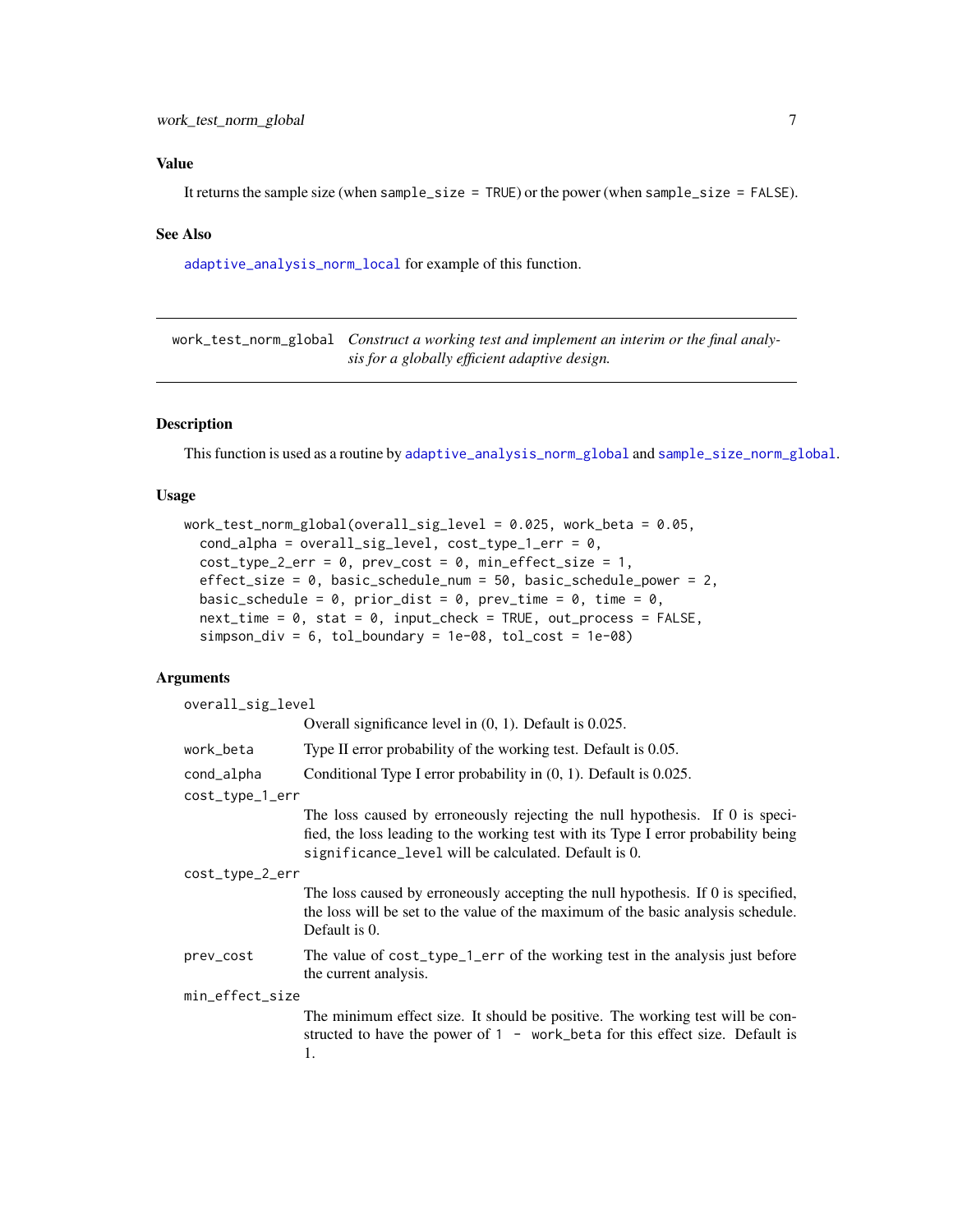<span id="page-7-0"></span>

| effect_size          | The effect size for which the probability of rejecting the null hypothesis will be<br>calculated. If $cost_type_1_error = 0$ , effect_size will be forced to be the<br>null value, 0. Default is 0. |
|----------------------|-----------------------------------------------------------------------------------------------------------------------------------------------------------------------------------------------------|
| basic_schedule_num   |                                                                                                                                                                                                     |
|                      | The number of analysis of the working test. Default is 50.                                                                                                                                          |
| basic_schedule_power |                                                                                                                                                                                                     |
|                      | Determine the intervals between analyses. Default is 2.                                                                                                                                             |
|                      | basic_schedule The basic analysis schedule arbitrarily specified by user.                                                                                                                           |
| prior_dist           | Prior distribution for effect sizes of $min_{\text{eff}}$ effect_size $*$ 0:10 / 2.                                                                                                                 |
| prev_time            | The time of the analysis just before the current analysis. Either prev_time or<br>next_time should be 0. See the example below.                                                                     |
| time                 | The time of the current analysis.                                                                                                                                                                   |
| $next_time$          | The time of the next analysis. Either prev_time or next_time should be 0. See<br>the example below.                                                                                                 |
| stat                 | The value of the current test statistic. The value of stat should be 0 at time $= 0$ .                                                                                                              |
| input_check          | Indicate whether or not the arguments input by user contain invalid values.                                                                                                                         |
| out_process          | The values used in calculation will be output in addition to the main output.<br>Default is FALSE.                                                                                                  |
| simpson_div          | The precision determining the precision of numerical integration. The default<br>value is 6.                                                                                                        |
| tol_boundary         | The precision in calculation of the stopping boundary of the working test.                                                                                                                          |
| tol_cost             | The precision in calculation of the loss, cost_type_1_error.                                                                                                                                        |

#### Value

List of values of the parameters specified, information of the working test, and the conditional probability of rejecting the null hypothesis.

#### See Also

[adaptive\\_analysis\\_norm\\_global](#page-1-1) for example of this function.